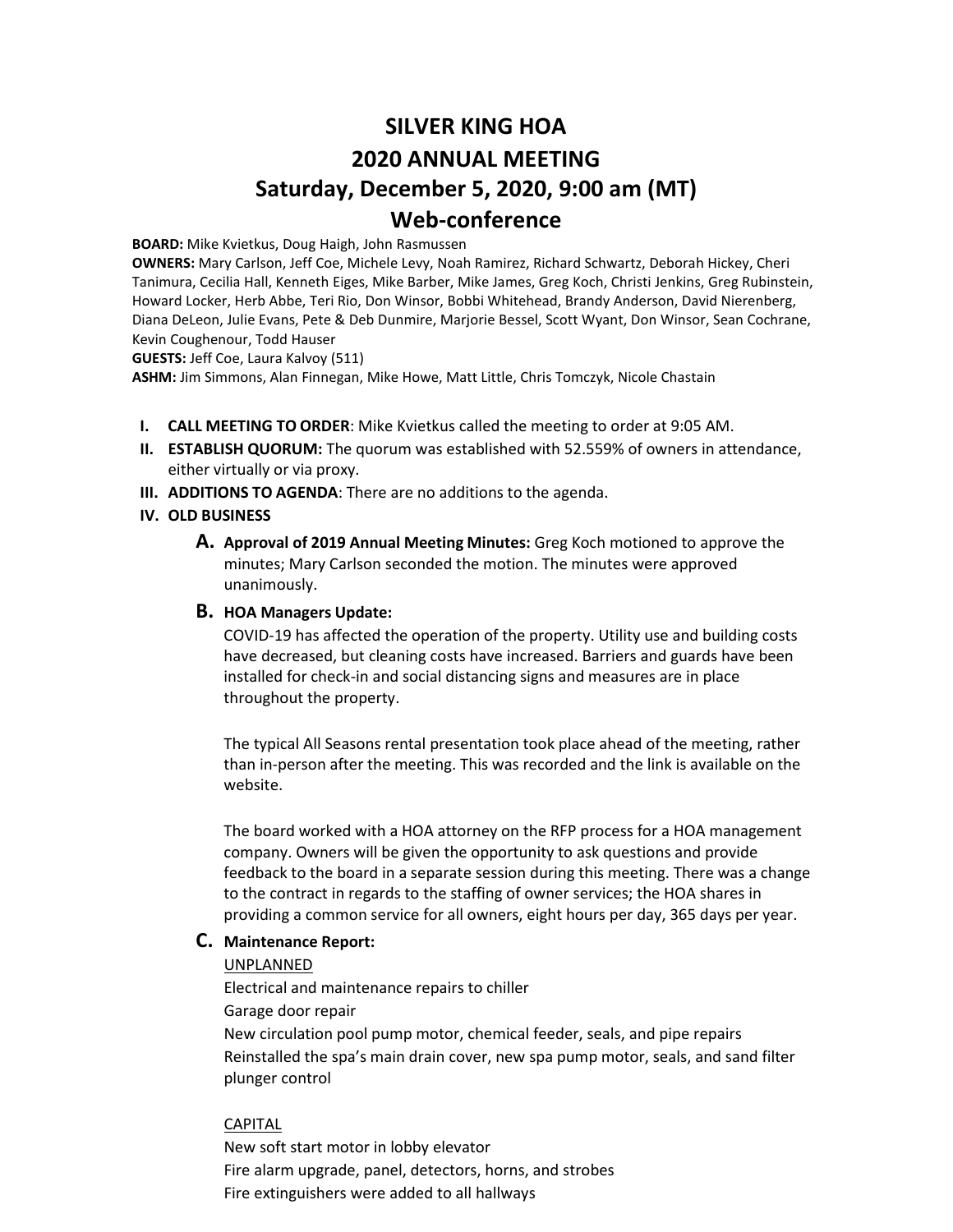All exit signs were replaced The boilers were repaired and rebuilt New pool boiler installed Maintenance was performed on the emergency generator

An owner shared the hot tub is never hot enough. Chris indicated it is kept at 103 degrees to accommodate families with children. It is drained and refilled every Tuesday.

An owner asked if there was any thought to a building-wide water softener system. This has been reviewed by a plumber in the past and will be revisited.

Is duct cleaning completed on a regular basis? Filters are being changed monthly and vent cleaning has been performed periodically.

Is water quality testing completed on a regular basis? The city performs testing on the water coming in to the building. The pool water testing is completed monthly by the county. The owner requested that a test on the water throughout the building be completed. The board will absolutely look into this.

Are windows replaced as they fail? Yes. The HOA has a policy in place that exterior failures are paid for by the HOA. If they are broken from the inside, this is an owner expense.

An owner noted they have a draft coming through their slider door. Maintenance will take a look.

#### **D. Truss Repair Project:**

Phase I: There were areas of concern with the glue lam trusses at the lobby entrance. These were assessed by an engineering firm who identified needed action. The 42 year old trusses had areas of structural failure. The board decided if this work needed to be completed, it was a good opportunity to refresh and improve the front entry. We have been working with an architect to change the structure of the beams in the front entry area. Large sections of the front entry truss are being removed and replacement trusses, of smaller size, have come in. The front steps are also being modified to have a more gradual incline to the lobby. There have been delays with some contractors (COVID-related). We look to finish this project before Christmas. Window replacement in this section will follow and we look to finish the lobby flooring in the spring. Mike K. noted water seepage over time is what caused the deterioration.

In the board meeting last night, it was brought up that it was believed this truss failure was a result of All Seasons' negligence. Alan Finnegan, President of All Seasons, clarified that this failure is a structural part of the building and we are not structural engineers. The All Seasons team has never been on the beams inspecting these beams. When the issue was brought to All Seasons' attention, by a licensed and professional painter, it was brought to the board immediately. Painters over the past 20 years, as well as inspectors for the capital reserve, have never identified this issue.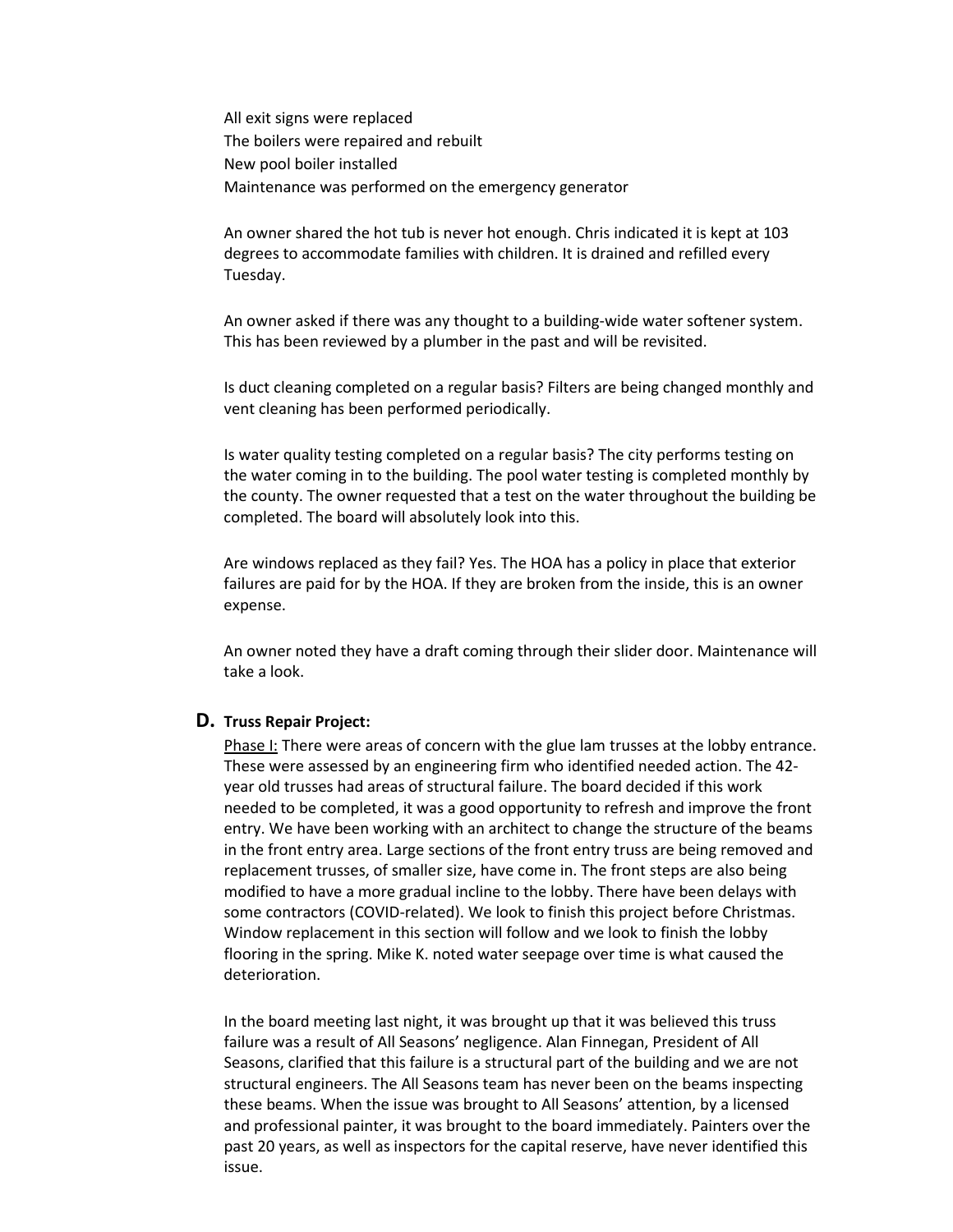Mike Kveitkus shared that the board has reached out to the insurance company and confirmed this project is not covered under the property's insurance. The board has addressed the prevention of this occurring in the future with the architect and a different design.

Greg Koch (owner) shared his input, as a structural engineer, on the project.

Greg Rubinstein (owner) asked about the possibility to pay the special assessment after January 1, 2021 for tax purposes. Doug Haigh (board) answered that a postdated check, received by the HOA prior to December 31, 2020 is acceptable. Greg also asked about widening of the entry ramp. Jim Simmons indicated that the undertaking of this would be quite significant and unattainable at this point.

Don Winsor (owner) asked about re-striping the garage as cars are parking over the lines.

Deborah Hickey (owner) asked about providing input on the design features of the lobby update. At this point, we are just updating flooring but we can share that information.

Phase II: There is a similar glue lam truss system around the pool that is experiencing the same issue as the front entry. A sub-committee of five owners will be exploring options for the pool area to help the ownership group decide what they would like to do with the area. They will be looking at options for just fixing the truss, as well as different levels of renovation options for the pool area. During this project, the pool will be shut down to guests. The sub-committee will also be looking at how to minimize impacts on guests, including whether this project would be best done in phases.

**E. RFP Review – Board Breakout Session:** The board held a breakout meeting with owners only, to discuss the details and answer questions about the existing management contract with All Seasons, that the board signed in June this year.

#### **V. NEW BUSINESS**

#### **A. 2021 Budget**

#### **Operating budget**

Based upon the new property management agreement, the increase in dues is scheduled at 22%.

General and admin- 22% increase primarily due to the front desk agent addition for 365 days out of the year, who is a HOA representative. There is an additional accounting fee that is also contributing to this increase.

Housekeeping – \$26,000 was budgeted for 2020 wages… variance is a result of additional cleaning of common areas due to pandemic, and the rate change in housekeeping billable rates that were changed with the updated and new contract. We are forecasting to end the year at \$32,000 for housekeeping wages. With the pandemic and uncertainty of when things will lighten up, we are considering the time that is needed to clean the common areas, as suggested by the CDC and government regulations. This is increasing 19% from the 2020 actuals.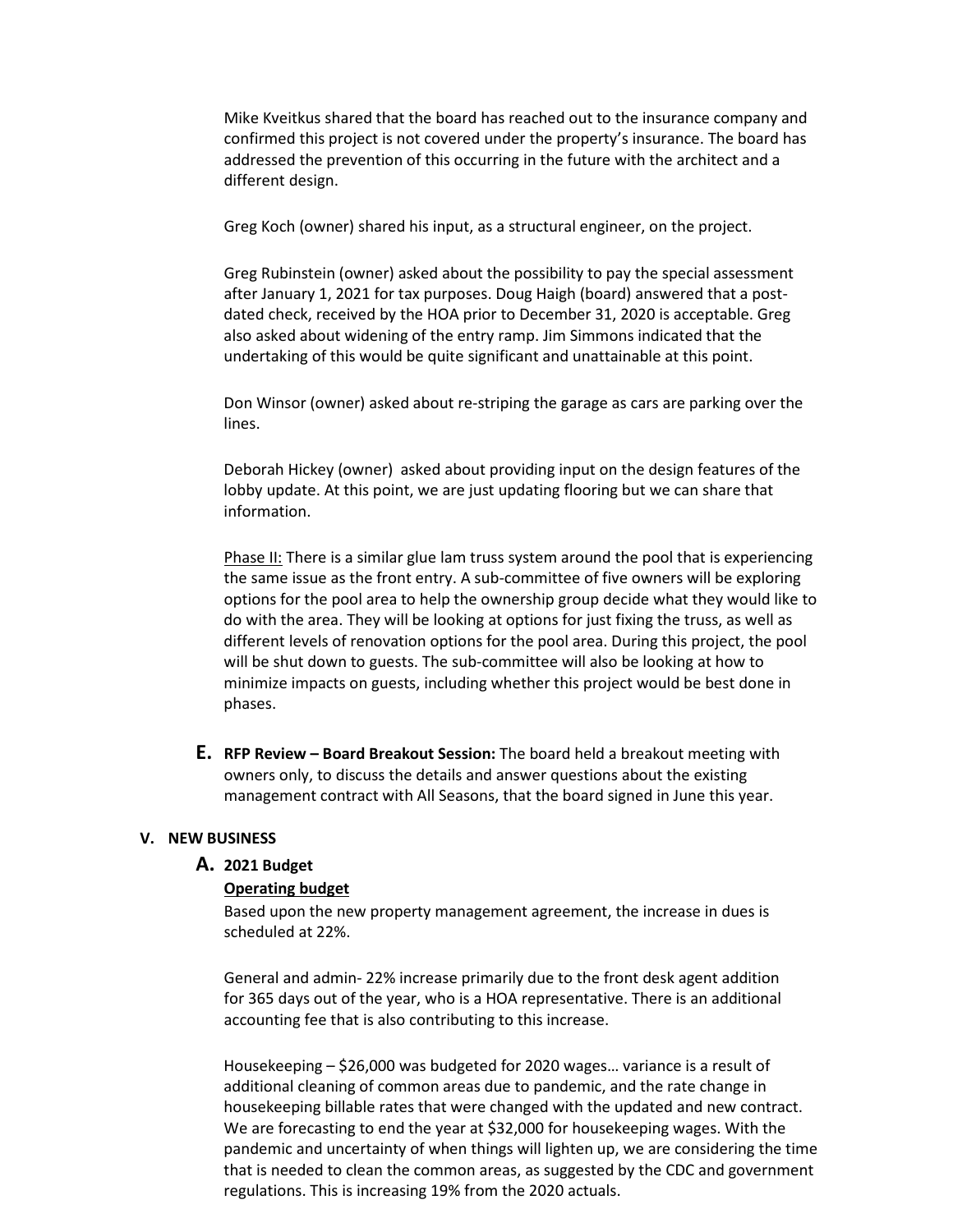Repairs and maintenance – 17% increase per the rate change.

Supplies – staying flat at 2.3% increase for 2021

Utilities – We are forecasting a \$27,000 savings for the year 2020 due to lower occupancy throughout the year. 2021 shows a 4% increase from 2020

Future reserve accrual – increase of 4.6% to get to 120k for the year (10k/month) **2021 Capital Projects**

Asphalt rehab work in front of the building in 2021

Commercial water heaters

2021 total estimated capital expenses: \$132,854. We are estimating to start 2021 with a \$236,000 capital reserve balance. With the \$120,000 accrual, we expect to end 2021 around \$223,000, leaving us around 46% funded.

## **Doug Haigh motioned to approve the 2021 budget; John Rasmussen seconded the motion. The motion carried unanimously.**

**B. Special Assessment:** There are eight owners with a balance on the special assessment. Three have since sent payment. There was one request to send a check now and post-date it for 1.1.21.

The scope of work for phase 2 is still in progress, but this project will be addressed in 2021. The sub-committee will narrow down options for the board's consideration and distribute a plan to homeowners for feedback. This project will go to a vote from owners.

**C. Park City Base Development Update:** Vail Resorts is working with a developer that includes a 5-phase plan that starts in front of Shadow Ridge, and then working to the area behind Silver King. The plan has run into some challenges into what will be approved as they have changes to the plan with height and density-related issues. Jim has had meetings and attended presentations with PEG, and the most recent update is they have pushed off on starting; they initially planned to start spring 2021. Jim has discussed concerns with them about Silver King and how those developments will impact the Silver King (including transportation, sidewalks, water feed to Silver King).

Deborah Hickey shared a short video put together by RRAD regarding the base development. Link: <https://youtu.be/u86gLjnCyHQ>

- **D. Real Estate Update – Jeff Coe:** 
	- Silver King: 2019 vs 2020 YTD- 2020 had 7 sales at SK, 2019 had 5. Median price per sf was \$504.93 (2020), \$435.52 (2019) (16% increase).. days on market is 67 for 2020, and 111 for 2019 (40% decline).. selling price vs listing 2020 (96%) and 2019 (97%)
	- Greater Park City area for first 3 quarters: # of transactions for condos, single family, and land- 1553 YTD 2020, 1235 for 2019.. units sold condos 678, in 2020 price per sf 442, 2019 417 (4% increase)
	- A lot of people from big cities are moving out of the cities, and one of those